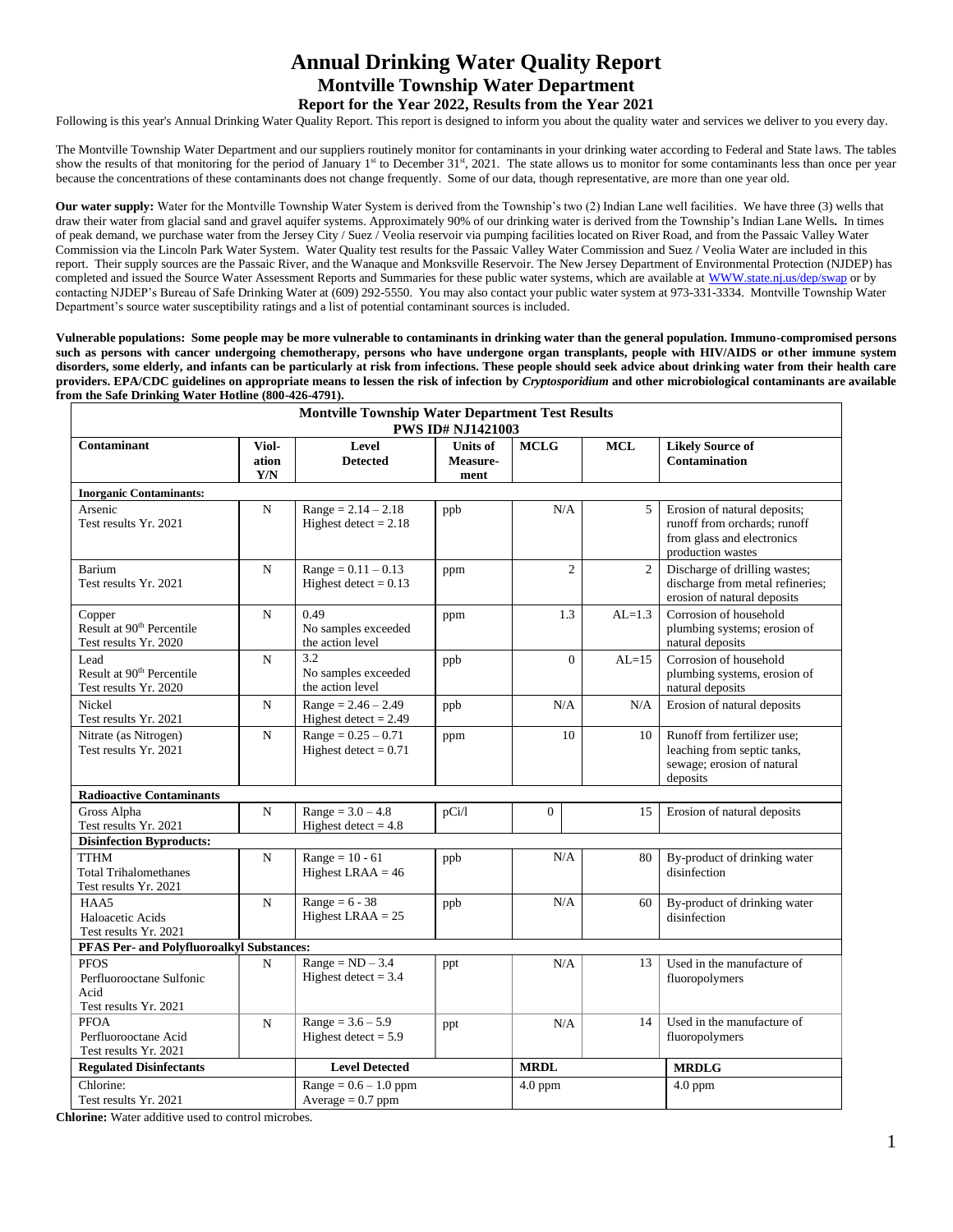**HAA5 and TTHM compliance is based on a Locational Running Annual Average (LRAA), calculated at each monitoring location. The LRAA calculation is based on four completed quarters of monitoring results.**

**If you are a landlord, you must distribute this Drinking Water Quality Report to every tenant as soon as practicable, but no later than three business days after receipt. Delivery must be done by hand, mail, or email, and by posting the information in a prominent location at the entrance of each rental premises, pursuant to section #3 of NJ P.L. 2021, c.82 (C.58:12A-12.4 et seq.).**

#### **What are PFOA and PFOS?**

Perfluorooctanoic acid (PFOA) and perfluorooctane sulfonate (PFOS) are per- and polyfluoroalkyl substances (PFAS), previously referred to as perfluorinated compounds, or PFCs, that are man-made and used in industrial and commercial applications. PFOA was used as a processing aid in the manufacture of fluoropolymers used in non-stick cookware and other products, as well as other commercial and industrial uses based on its resistance to harsh chemicals and high temperatures. PFOS is used in metal plating and finishing as well as in various commercial products. PFOS was previously used as a major ingredient in aqueous film forming foams for firefighting and training, and PFOA and PFOS are found in consumer products such as stain resistant coatings for upholstery and carpets, water resistant outdoor clothing, and grease proof food packaging. Although the use of PFOA and PFOS has decreased substantially, contamination is expected to continue indefinitely because these substances are extremely persistent in the environment and are soluble and mobile in water. More information can be found at: [https://www.state.nj.us/dep/wms/bears/docs/2019-4-15-FAQs\\_PFOS-PFOA-websites-OLA%204-24-19SDM-\(003\).pdf](https://www.state.nj.us/dep/wms/bears/docs/2019-4-15-FAQs_PFOS-PFOA-websites-OLA%204-24-19SDM-(003).pdf)

| <b>Passaic Valley Water Commission 2021 Test Results</b><br><b>PWS ID# NJ1605002</b> |                       |                                                                                      |                                     |                |                                                   |                                                                                                      |                                                 |  |  |  |
|--------------------------------------------------------------------------------------|-----------------------|--------------------------------------------------------------------------------------|-------------------------------------|----------------|---------------------------------------------------|------------------------------------------------------------------------------------------------------|-------------------------------------------------|--|--|--|
| Contaminant                                                                          | Viola-<br>tion<br>Y/N | Level<br><b>Detected</b>                                                             | <b>Units of</b><br>Measure-<br>ment | <b>MCLG</b>    | <b>MCL</b>                                        |                                                                                                      | <b>Likely Source of</b><br><b>Contamination</b> |  |  |  |
| <b>Microbiological Contaminants:</b>                                                 |                       |                                                                                      |                                     |                |                                                   |                                                                                                      |                                                 |  |  |  |
| Turbidity                                                                            | N                     | Highest Measurement $=$<br>0.275<br>$Range = 0.029 - 0.275$<br>100 % samples $< 0.3$ | <b>NTU</b>                          | $\Omega$       | $TT = \%$<br>of monthly<br>samples<br>$<$ 0.3 NTU | Soil runoff                                                                                          |                                                 |  |  |  |
| Total Organic Carbon (%)                                                             | N                     | $Range = 51 - 82$<br>100 %<br>$(25 - 50 %$ required)                                 |                                     | NA             | $TT = \%$<br>removal                              |                                                                                                      | Naturally present in the<br>environment         |  |  |  |
| <b>Inorganic Contaminants:</b>                                                       |                       |                                                                                      |                                     |                |                                                   |                                                                                                      |                                                 |  |  |  |
| Barium                                                                               | $\mathbf N$           | $Range = 0.014 - 0.023$<br>Highest detect = $0.023$                                  | ppm                                 | $\mathfrak{2}$ | 2                                                 | Discharge of drilling wastes;<br>discharge from metal refineries;<br>erosion of natural deposits     |                                                 |  |  |  |
| Nitrate (as Nitrogen)                                                                | $\mathbf N$           | $Range = 0.51 - 1.68$<br>Highest detect = $1.68$                                     | ppm                                 | 10             | 10                                                | Runoff from fertilizer use:<br>leaching from septic tanks,<br>sewage; erosion of natural<br>deposits |                                                 |  |  |  |
| Nickel                                                                               | N                     | $Range = 1.48 - 2.80$<br>Highest detect $= 2.80$                                     | ppb                                 | N/A            | N/A                                               |                                                                                                      | Erosion of natural deposits                     |  |  |  |
| <b>Disinfection Byproducts:</b>                                                      |                       |                                                                                      |                                     |                |                                                   |                                                                                                      |                                                 |  |  |  |
| N<br><b>Bromate</b>                                                                  |                       | $Range = ND - 16.7$<br>Highest detect = $16.7$<br>Highest $RAA = 0.94$               | ppb                                 | N/A            | 10                                                | By-product of drinking water<br>disinfection                                                         |                                                 |  |  |  |
| PFAS Per- and Polyfluoroalkyl Substances:                                            |                       |                                                                                      |                                     |                |                                                   |                                                                                                      |                                                 |  |  |  |
| PFOA<br>Perfluorooctane Acid                                                         | N                     | $Range = 5.5 - 11.0$<br>Highest detect $= 11.0$<br>Highest Average $= 7.9$           | ppt                                 | N/A            | 14                                                | Used in the manufacture of<br>fluoropolymers                                                         |                                                 |  |  |  |
| <b>PFOS</b><br>Perfluorooctane Sulfonic Acid                                         | $\mathbf N$           | $Range = 3.4 - 6.6$<br>Highest detect = $6.6$<br>Highest Average $= 4.9$             | ppt                                 | N/A            | 13                                                | Used in the manufacture of<br>fluoropolymers                                                         |                                                 |  |  |  |
| <b>Secondary Contaminant</b>                                                         |                       | <b>Level Detected</b>                                                                | <b>Units of Measurement</b>         |                |                                                   |                                                                                                      | <b>RUL</b>                                      |  |  |  |
| Sodium<br>$Range = 42 - 97$<br>ppm                                                   |                       |                                                                                      |                                     |                |                                                   |                                                                                                      | 50                                              |  |  |  |

**The Passaic Valley Water Commission exceeded the Recommended Upper Limit for sodium. For healthy individuals, the sodium intake from water is not important, because a much greater intake of sodium takes place from salt in the diet. However, sodium levels above the Recommended Upper Limit (RUL) may be of concern to individuals on a sodium restricted diet.**

### **CRYPTOSPORIDIUM**

*Cryptosporidium* is a microbial pathogen found in surface water throughout the United States. Although filtration removes *Cryptosporidium*, the most commonly used filtration methods cannot guarantee 100 percent removal. Our monitoring indicates the presence of these organisms in our source water. Current test methods do not allow us to determine if the organisms are viable or capable of causing disease. Ingestion of *Cryptosporidium* may cause cryptosporidiosis, an abdominal infection. Symptoms of infection include nausea, diarrhea, and abdominal cramps. Most healthy individuals can overcome the disease within a few weeks. However, immuno-compromised people, infants and small children, and the elderly are at greater risk of developing life-threatening illness. We encourage immuno-compromised individuals to consult their doctor regarding appropriate precautions to take to avoid infection. *Cryptosporidium* must be ingested to cause disease, and it may spread through means other than drinking water. Passaic Valley Water Commission (PVWC) conducted special source water *Cryptosporidium* and *Giardia* monitoring in 2020. **SOURCE WATER PATHOGEN MONITORING** 

| .`ontaminant               | <b>PVWC Plant Intake</b> | <b>Typical Source</b>                                                     |  |  |  |  |  |  |
|----------------------------|--------------------------|---------------------------------------------------------------------------|--|--|--|--|--|--|
| Cryptosporidium, Oocysts/L | $Range = 0.0 - 0.09$     |                                                                           |  |  |  |  |  |  |
| <i>Giardia,</i> Cysts/L    | $Range = 0.0 - 0.83$     | Microbial pathogens found in surface waters throughout the United States. |  |  |  |  |  |  |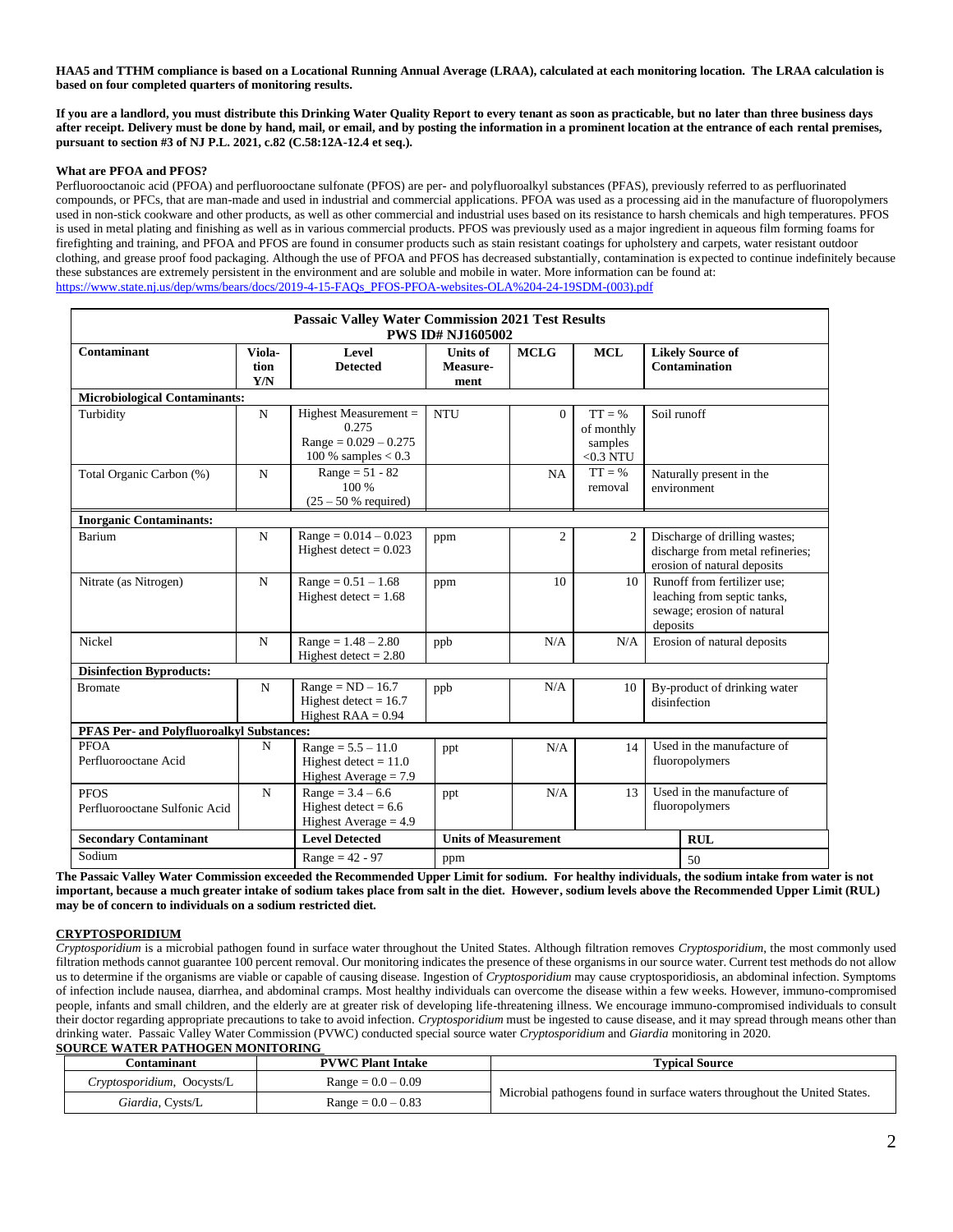#### **DEFINITIONS:**

In the "Test Results" tables you may find some terms and abbreviations you might not be familiar with. To help you better understand these terms we've provided the following definitions:

Non-Detects (ND) - laboratory analysis indicates that the contaminant.

Parts per million (ppm) or Milligrams per liter (mg/l) - one part per million corresponds to one minute in two years or a single penny in \$10,000.

Parts per billion (ppb) or Micrograms per liter - one part per billion corresponds to one minute in 2,000 years, or a single penny in \$10,000,000.

Parts per trillion (ppt) or nanogram per liter - one part per trillion corresponds to one minute in 20,000 years, or a single penny in \$100,000,000. Picocuries per liter (pCi/L) - picocuries per liter is a measure of the radioactivity in water.

Nephelometric Turbidity Unit (NTU) - nephelometric turbidity unit is a measure of the clarity of water. Turbidity in excess of 5 NTU is just noticeable to the average person.

Action Level - the concentration of a contaminant which, if exceeded, triggers treatment or other requirements which a water system must follow.

Treatment Technique (TT) - A treatment technique is a required process intended to reduce the level of a contaminant in drinking water.

Maximum Contaminant Level - The "Maximum Allowed" (MCL) is the highest level of a contaminant that is allowed in drinking water. MCLs are set as close to the MCLGs as feasible using the best available treatment technology.

Maximum Contaminant Level Goal -The "Goal"(MCLG) is the level of a contaminant in drinking water below which there is no known or expected risk to health. MCLGs allow for a margin of safety.

Secondary Contaminant- Substances that do not have an impact on health. Secondary Contaminants affect aesthetic qualities such as odor, taste or appearance. Secondary standards are recommendations, not mandates.

Recommended Upper Limit (RUL) – Recommended maximum concentration of secondary contaminants. These reflect aesthetic qualities such as odor, taste or appearance. RUL's are recommendations, not mandates.

Maximum Residual Disinfectant Level (MRDL): The highest level of a disinfectant allowed in drinking water. There is convincing evidence that addition of a disinfectant is necessary for control of microbial contaminants.

Maximum Residual Disinfectant Level Goal (MRDLG): The level of a drinking water disinfectant, below which there is no known or expected risk to health. MRDLGs do not reflect the benefits of the use of disinfectants to control microbial contamination

Total Organic Carbon – Total Organ Carbon (TOC) has no health effects. However, TOC provides a medium for the formation of disinfection byproducts. The *Treatment Technique* for TOC requires that 35% - 45% of the TOC in the raw water is removed through the treatment processes.

Turbidity – Turbidity has no health effects. However, turbidity can interfere with disinfection and provide a medium microbial growth. Turbidity is measured as an indication of the effectiveness of the filtration process. The *Treatment Technique* for turbidity requires that no individual sample exceeds 1 NTU and 95% of the samples collected during the month must be less than 0.3 NTU.

#### **Sources of Lead in Drinking Water**

The Montville Water Department and its suppliers are responsible for providing high quality drinking water but cannot control the variety of materials used in plumbing components. Although most lead exposure occurs from inhaling dust or from contaminated soil, or when children eat paint chips, the U.S. Environmental Protection Agency (USEPA) estimates that 10 to 20 percent of human exposure to lead may come from lead in drinking water. Infants who consume mostly mixed formula can receive 40 percent to 60 percent of their exposure to lead from drinking water. Lead is rarely found in the source of your drinking water but enters tap water through corrosion, or wearing away, of materials containing lead in the water distribution system and household plumbing materials. These materials include lead-based solder used to join copper pipes, brass, and chrome-brass faucets, and in some cases, service lines made of or lined with lead. New brass faucets, fittings, and valves, including those advertised as "lead-free", may still contain a small percentage of lead, and contribute lead to drinking water. The law currently allows end-use brass fixtures, such as faucets, with up to 0.25 percent lead to be labeled as "lead free". However, prior to January 4, 2014, "lead free" allowed up to 8 percent lead content of the wetted surfaces of plumbing products including those labeled National Sanitation Foundation (NSF) certified. Visit the NSF website at www.nsf.org to learn more about lead-containing plumbing fixtures. Consumers should be aware of this when choosing fixtures and take appropriate precautions. When water stands in lead service lines, lead pipes, or plumbing systems containing lead for several hours or more, the lead may dissolve into your drinking water. This means the first water drawn from the tap in the morning, or later in the afternoon if the water has not been used all day, can contain fairly high levels of lead.Please call 973-331-3334 to find out how to get your water tested for lead. Testing is essential because you cannot see, taste, or smell lead in drinking water**.**

#### **Health Effects of Lead**

Lead can cause serious health problems if too much enters your body from drinking water or other sources. It can cause damage to the brain and kidneys and can interfere with the production of red blood cells that carry oxygen to all parts of your body. The greatest risk of lead exposure is to infants, young children, and pregnant women. Scientists have linked the effects of lead on the brain with lowered IQ in children. Adults with kidney problems and high blood pressure can be affected by low levels of lead more than healthy adults. Lead is stored in the bones, and it can be released later in life. During pregnancy, the child receives lead from the mother's bones, which may affect brain development. Contact your local health department or healthcare provider to find out how you can get your child tested for lead if you are concerned about lead exposure. You can find out more about how to get your child tested and how to pay for it at [https://www.state.nj.us/health/childhoodlead/testing.shtml.](https://www.state.nj.us/health/childhoodlead/testing.shtml)

**In July 2021, P.L.2021, Ch.183 (Law) was enacted, requiring all community water systems to replace lead service lines in their service area within 10 years. Under the law, the Montville Township Water Department is required to notify customers, non-paying consumers, and any off-site owner of a property (e.g., landlord) when it is known they are served by a lead service line\*. Our service line inventory is available on our website or available upon request.**

**The Montville Township Water Department** offices are located in the Montville Township Municipal Building. 195 Changebridge Road. Questions concerning this report should be directed to David Kirkham – Director, Water & Sewer at 973-331-3334. The Montville Township Committee holds regular business meetings on the second and fourth Tuesday of every month at 8:00 PM at the Montville Township Municipal Building. Additional information can be found on our website: [www.montville.org](http://www.montville.org/)

**We at the Montville Township Water Department work hard to provide top quality water to every tap. We ask that all our customers help us protect our water sources, which are the heart of our community, our way of life and our children's future. Please call our office if you have questions.**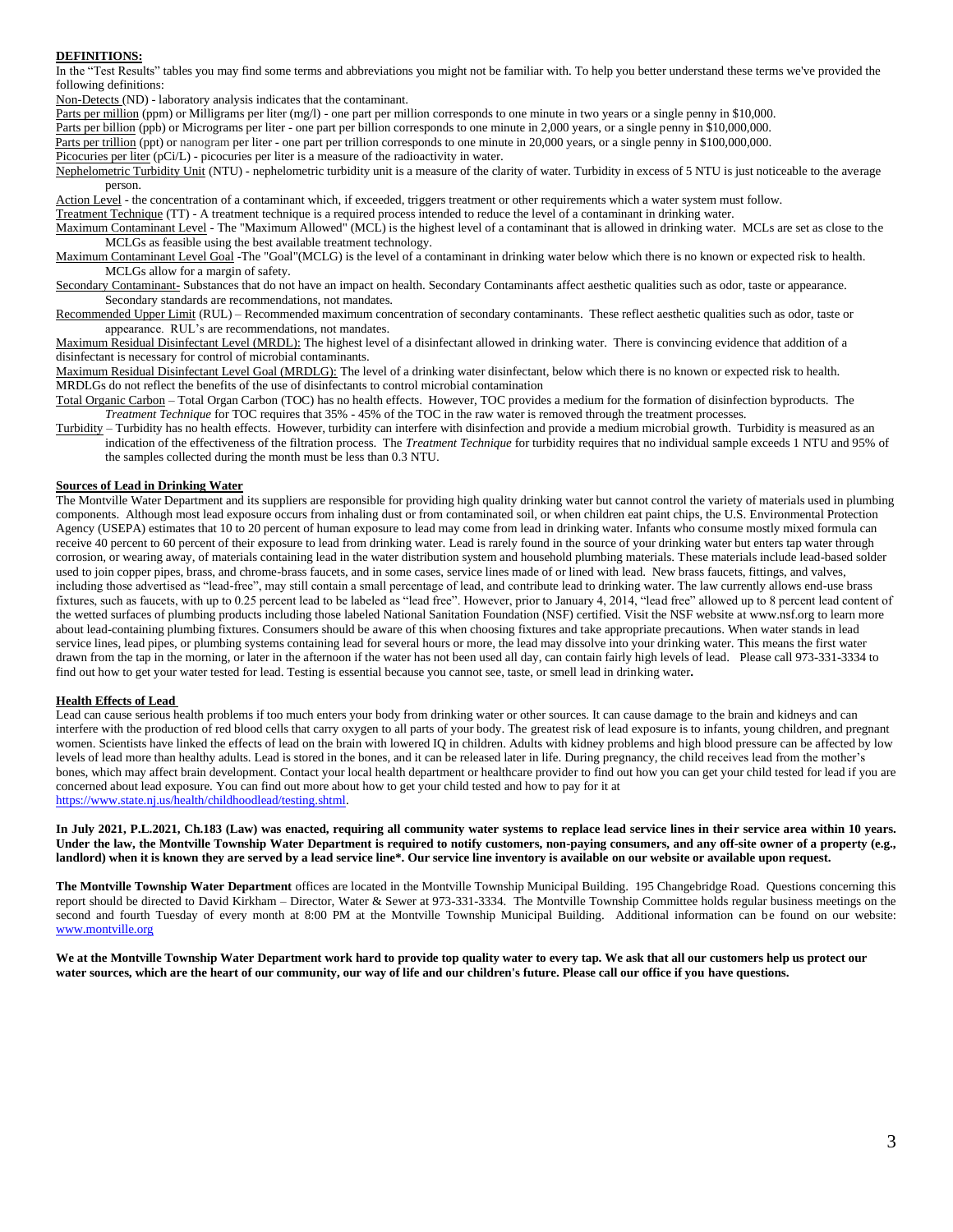# **Montville Township Water Department - PWSID # NJ1421003**

Montville Township MUA is a public community water system consisting of 3 wells and 2 purchased surface water sources.

This system's source water comes from the following: glacial sand and gravel aquifer systems.

This system purchases water from the following water systems: Passaic Valley Water Commission and Suez Water.

## **Susceptibility Ratings for Montville Township Water Department Sources**

The table below illustrates the susceptibility ratings for the seven contaminant categories (and radon) for each source in the system. The table provides the number of wells and intakes that rated high (H), medium (M), or low (L) for each contaminant category. For susceptibility ratings of purchased water, refer to the specific water system's source water assessment report.

The seven contaminant categories are defined at the bottom of this page. DEP considered all surface water highly susceptible to pathogens, therefore all intakes received a high rating for the pathogen category. For the purpose of Source Water Assessment Program, radionuclides are more of a concern for ground water than surface water. As a result, surface water intakes' susceptibility to radionuclides was not determined and they all received a low rating.

**If a system is rated highly susceptible for a contaminant category, it does not mean a customer is or will be consuming contaminated drinking water.** The rating reflects the potential for contamination of source water, not the existence of contamination. Public water systems are required to monitor for regulated contaminants and to install treatment if any contaminants are detected at frequencies and concentrations above allowable levels. As a result of the assessments, DEP may customize (change existing) monitoring schedules based on the susceptibility ratings.

|            |   | <b>Pathogens</b> |   |   | <b>Nutrients</b> |   |   | <b>Pesticides</b> |                               |   | <b>Volatile</b><br>Organic<br>Compounds |   |                | <b>Inorganics</b> |   | <b>Radionuclides</b> |        | Radon |        | <b>Disinfection</b><br><b>Byproduct</b><br><b>Precursors</b> |  |   |   |   |
|------------|---|------------------|---|---|------------------|---|---|-------------------|-------------------------------|---|-----------------------------------------|---|----------------|-------------------|---|----------------------|--------|-------|--------|--------------------------------------------------------------|--|---|---|---|
| Sources    | Н | M                | ⊷ | H | M                | L | Н | M                 | $\overline{\phantom{a}}$<br>∸ | H | M                                       | ⊥ | H              | M                 | ட | H                    | M      | L     | H      | M                                                            |  | H | M | ⊥ |
| Wells $-3$ |   |                  |   | J |                  |   |   |                   | ◠<br>∸                        |   |                                         |   | $\overline{ }$ |                   |   |                      | Δ<br>◢ |       | Δ<br>J |                                                              |  |   |   |   |

**Pathogens:** Disease-causing organisms such as bacteria and viruses. Common sources are animal and human fecal wastes.

**Nutrients:** Compounds, minerals and elements that aid growth, that are both naturally occurring and man-made. Examples include nitrogen and phosphorus. **Volatile Organic Compounds:** Man-made chemicals used as solvents, degreasers, and gasoline components. Examples include benzene, methyl tertiary butyl ether (MTBE), and vinyl chloride.

**Pesticides**: Man-made chemicals used to control pests, weeds and fungus. Common sources include land application and manufacturing centers of pesticides. Examples include herbicides such as atrazine, and insecticides such as chlordane.

**Inorganics:** Mineral-based compounds that are both naturally occurring and man-made. Examples include arsenic, asbestos, copper, lead, and nitrate. **Radionuclides:** Radioactive substances that are both naturally occurring and man-made. Examples include radium and uranium.

**Radon:** Colorless, odorless, cancer-causing gas that occurs naturally in the environment. For more information go to http://www.nj.gov/dep/rpp/radon/index.htm or call (800) 648-0394.

**Disinfection Byproduct Precursors**: A common source is naturally occurring organic matter in surface water. Disinfection byproducts are formed when the disinfectants (usually chlorine) used to kill pathogens react with dissolved organic material (for example leaves) present in surface water.

Potential sources of contamination: The sources of drinking water (both tap water and bottled water) include rivers, lakes, streams, ponds reservoirs, springs, and wells. As water travels over the surface of the land or through the ground, it dissolves naturally occurring minerals and, in some cases, radioactive material, and can pick up substances resulting from the presence of animals or from human activity.

Contaminants that may be present in source water include:

- Microbial contaminants, such as viruses and bacteria, which may come from sewage treatment plants, septic systems, agricultural livestock operations, and wildlife.
- Inorganic contaminants, such as salts and metals, which can be naturally occurring or result from urban storm water runoff, industrial or domestic wastewater discharges, oil and gas projection, mining, or farming.
- Pesticides and herbicides, which may come from a variety of sources such as agriculture, urban storm water runoff, and residential uses.
- Organic chemical contaminants, including synthetic and volatile organic chemicals, which are byproducts of industrial processes and petroleum production, and can, also come from gas stations, urban storm water runoff, and septic systems.
- Radioactive Contaminants, which can be naturally occurring or be the result of oil and gas production and mining activities.

In order to ensure that tap water is safe to drink, EPA prescribes regulations which limit the amount of certain contaminants in water provided by public water systems. Food and Drug Administration regulations establish limits for contaminants in bottled water, which must provide the same protection for public health.

Drinking water, including bottled water, may reasonably be expected to contain at least small amounts of some contaminants. The presence of contaminants does not necessarily indicate that the water poses a health risk. More information about contaminants and potential health effects can be obtained by calling the Environmental Protection Agency's Safe Drinking Water Hotline at 1-800-426-4791.